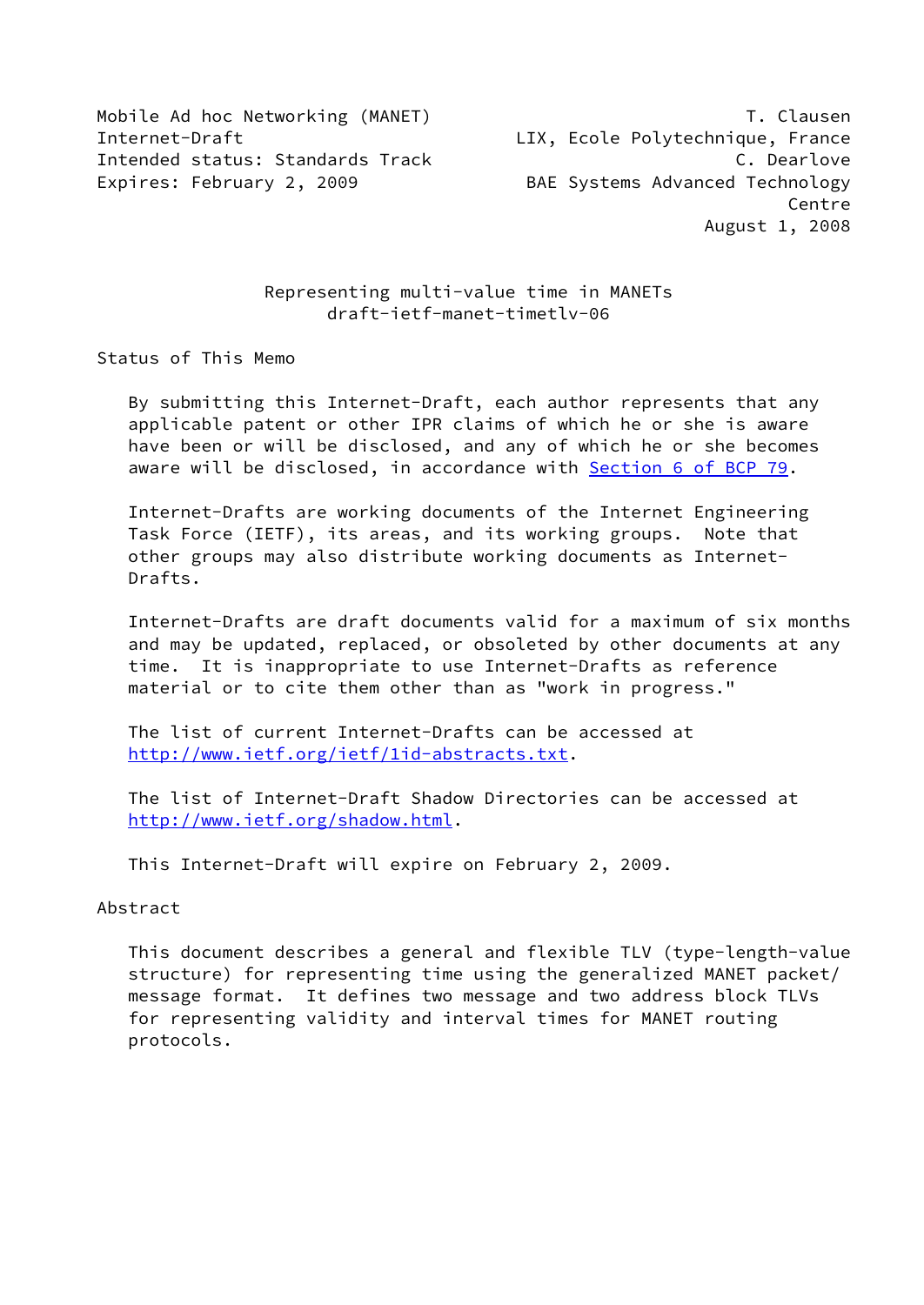Internet-Draft Time TLV Time TLV August 2008

# Table of Contents

| 1.1. Motivation and Rationale 3                                                                      |  |
|------------------------------------------------------------------------------------------------------|--|
| 2.                                                                                                   |  |
| Applicability Statement 5<br>3.                                                                      |  |
| Protocol Overview and Functioning $\ldots \ldots \ldots \ldots \ldots$<br>$\overline{4}$ .           |  |
| Representing Time $\ldots \ldots \ldots \ldots \ldots \ldots \ldots \frac{5}{2}$<br>$\overline{5}$ . |  |
| General Time TLV Structure 6<br>6.                                                                   |  |
| 6.1. Single-value Time TLVs $\frac{7}{2}$                                                            |  |
| 6.2. Multi-value Time TLVs 8                                                                         |  |
|                                                                                                      |  |
|                                                                                                      |  |
|                                                                                                      |  |
|                                                                                                      |  |
|                                                                                                      |  |
|                                                                                                      |  |
|                                                                                                      |  |
| 9.1. Expert Review: Evaluation Guidelines 10                                                         |  |
| 9.2.                                                                                                 |  |
| <u>9.3</u> . Address Block TLV Types <u>11</u>                                                       |  |
| 10. Security Considerations 12                                                                       |  |
|                                                                                                      |  |
|                                                                                                      |  |
| 11.2. Informative References 12                                                                      |  |
| Appendix A. Acknowledgements 12                                                                      |  |
|                                                                                                      |  |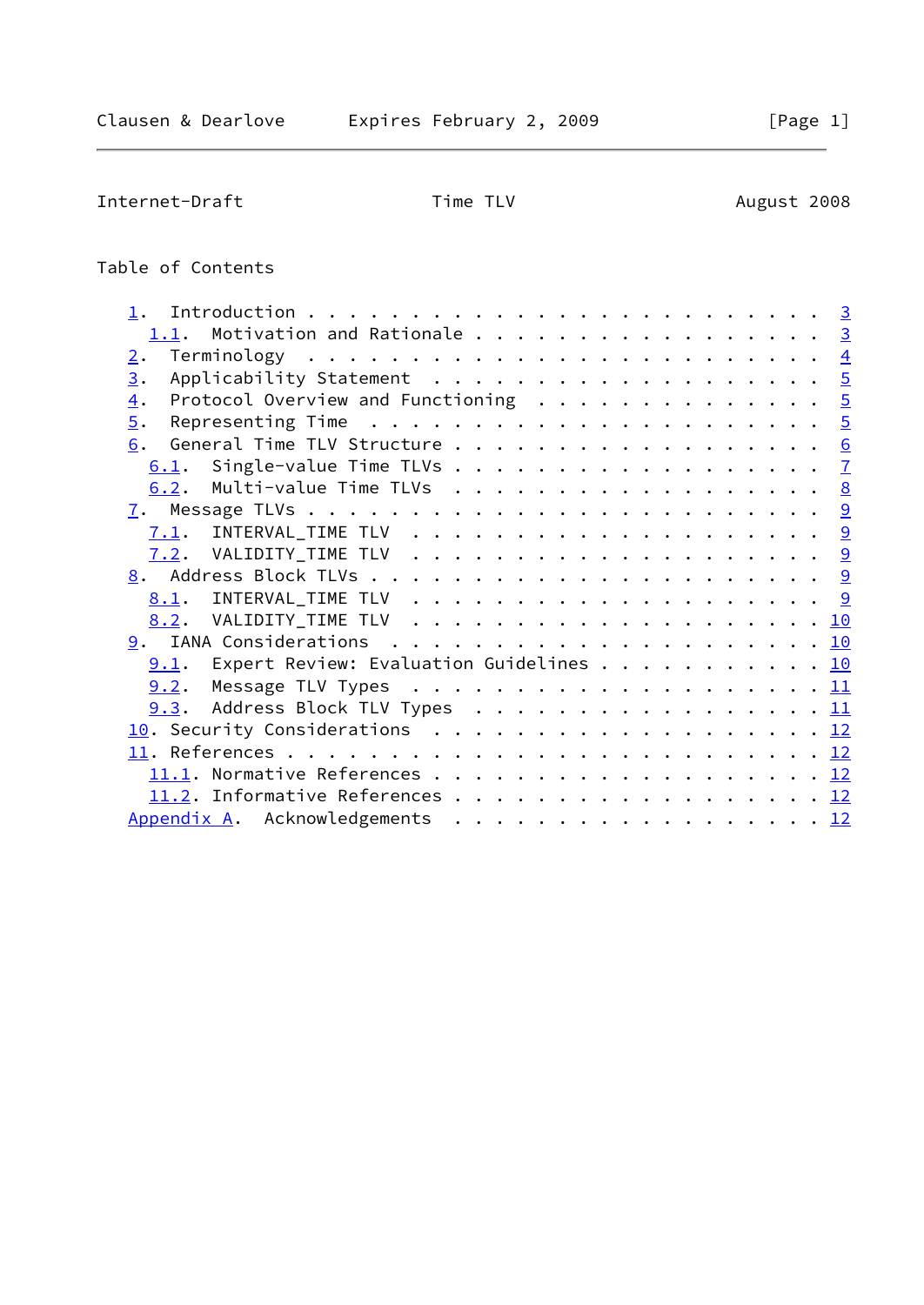Clausen & Dearlove **Expires February 2, 2009** [Page 2]

<span id="page-2-1"></span>Internet-Draft Time TLV Time TLV August 2008

### <span id="page-2-0"></span>[1](#page-2-0). Introduction

The generalized packet/message format [[packetbb\]](#page-13-2) specifies a signaling format which MANET routing protocols can employ for exchanging protocol information. This format presents the ability to express and associate attributes to packets, messages or addresses, by way of a general TLV (type-length-value) mechanism.

 This document specifies a general Time TLV structure, which can be used by any MANET routing protocol that needs to express either single time-values or a set of time-values with each time-value associated with a range of hop counts, as provided by the message header of [[packetbb\]](#page-13-2). This allows a receiving node to determine a single time-value if either it knows its hop count from the originator node, or the Time TLV specifies a single time-value.

 This document also specifies two message TLV types, which use the TLV structure proposed. These TLV types are INTERVAL\_TIME and VALIDITY\_TIME, specifying respectively the maximum time before another message of the same type as this message from the same originator should be received, and the duration for which the information in this message is valid after receipt. Note that, if both are present, then the latter will usually be greater than the former in order to allow for possible message loss.

 This document also specifies two address block TLV types, which use the TLV structure proposed. These TLV types are INTERVAL\_TIME and VALIDITY\_TIME, defined equivalently to the two message TLVs with the same names.

# <span id="page-2-2"></span>[1.1](#page-2-2). Motivation and Rationale

The TLV mechanism as specified in [[packetbb\]](#page-13-2) allows associating a "value" to either a packet, a message or to addresses. The data structure for doing so - the TLV - is identical in each of the three cases, however the TLV's position in a received packet allows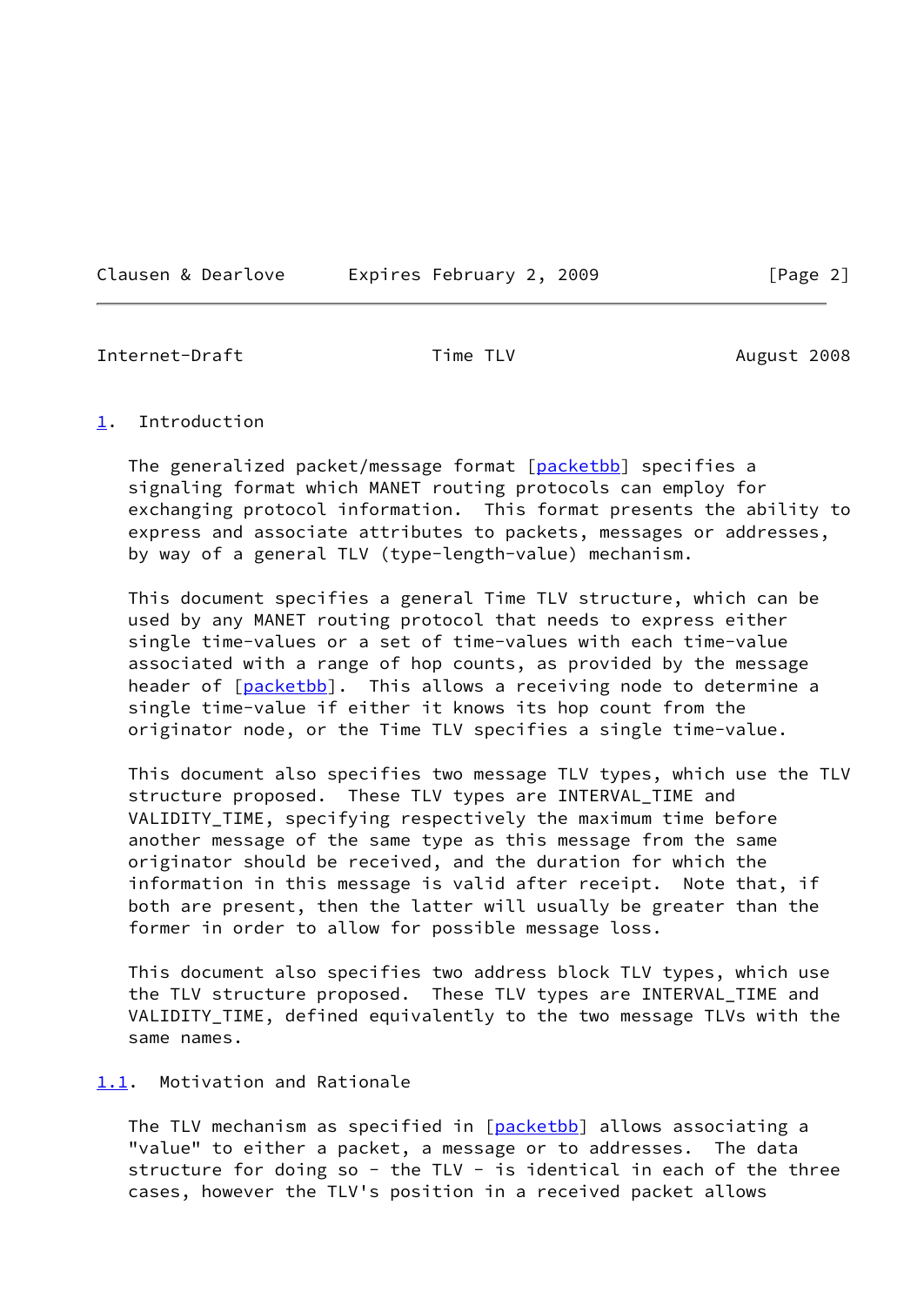determining if that TLV is a "packet TLV" (it appears in the packet header, before any messages), a "message TLV" (it appears in the TLV block immediately following a message header) or an "address block TLV" (it appears in the TLV block immediately following an address block).

While TLVs may be structurally identical, that which they express may be different. This is determined from the kind (packet, message or address block) and type of the TLV. For example one TLV might associate a lifetime to an address, another a content sequence number to a message, and another a cryptographic signature to a packet. For this reason, [\[packetbb](#page-13-2)] specifies separate registries for packet,

| Clausen & Dearlove | Expires February 2, 2009 | [Page 3] |
|--------------------|--------------------------|----------|
|--------------------|--------------------------|----------|

<span id="page-3-0"></span>Internet-Draft Time TLV Time TLV August 2008

 message and address block TLV types, and does not specify any structure in the TLV value field.

 The TLVs defined in this document express, essentially, that "this information will be refreshed within X seconds" and that "this information is valid for X seconds after being received", each allowing the "X seconds" to be specified as a function of the number of hops from the originator of the information. This document specifies a general format allowing expressing and encoding this as the value field of a TLV. This representation uses a compact (8 bit) representation of time, as message size is an issue in many MANETs, and the offered precision and range is appropriate for MANET routing protocols.

 A TLV of this format may be used for packets, messages or addresses. For example, a proactive MANET routing protocol periodically reporting link state information could include a TLV of this format as a message TLV. This may indicate a different periodicity in different scopes (possibly frequently up to a few hops, less frequently beyond that) because some messages may be sent with limited scope, as specified in [\[packetbb](#page-13-2)]. A reactive MANET routing protocol could include a TLV of this format as an address block TLV for reporting the lifetime of routes to individual addresses.

 In addition to defining the general format as outlined above, this document requests IANA assignments for INTERVAL\_TIME and VALIDITY\_TIME TLVs. These IANA assignments are requested in this document in order to avoid interdependencies between otherwise unrelated MANET protocols and in order to not exhaust the TLV type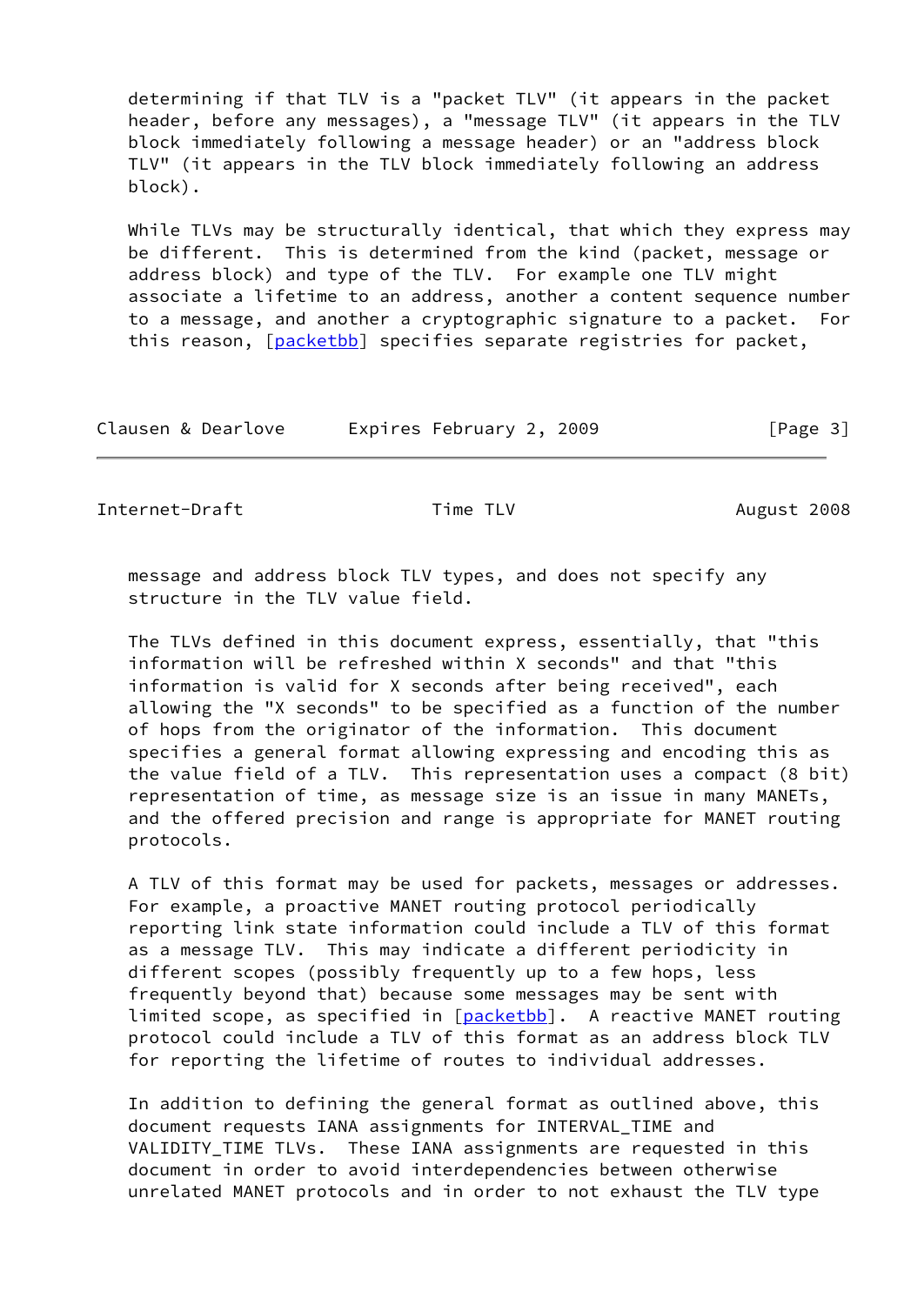spaces by having different protocols request types for essentially identical data structures. Only message and address block TLVs are requested, as these are those for which a need has been demonstrated.

<span id="page-4-0"></span>[2](#page-4-0). Terminology

 The key words "MUST", "MUST NOT", "REQUIRED", "SHALL", "SHALL NOT", "SHOULD", "SHOULD NOT", "RECOMMENDED", "NOT RECOMMENDED", "MAY", and "OPTIONAL" in this document are to be interpreted as described in [\[RFC2119](https://datatracker.ietf.org/doc/pdf/rfc2119)].

Additionally, this document uses terminology from [[packetbb\]](#page-13-2), and introduces the following terminology:

hop count - the number of hops from the message originator to the message recipient. This is defined to equal the <msg-hop-count> field in the <msg-header> element defined in [\[packetbb](#page-13-2)], if present, after it is incremented on reception. If the <msg-hopcount> field is not present, or in a packet TLV, then hop count is

| Clausen & Dearlove | Expires February 2, 2009 | [Page 4] |
|--------------------|--------------------------|----------|
|                    |                          |          |

<span id="page-4-2"></span>Internet-Draft Time TLV Time TLV August 2008

defined to equal 255.

time-value - a time, measured in seconds.

time-code - an 8 bit field, representing a time-value.

<span id="page-4-1"></span>[3](#page-4-1). Applicability Statement

 The TLV structure described in this document is applicable whenever a single time-value, or a time-value that varies with the number of hops from the originator of a message, is required in a protocol using the generalized MANET packet/message format [[packetbb\]](#page-13-2).

 Examples of time-values that may be included in a protocol message are:

- o The maximum time interval until the next message of the same type is to be generated by the message's originator node.
- o The validity time of the information with which the time-value is associated.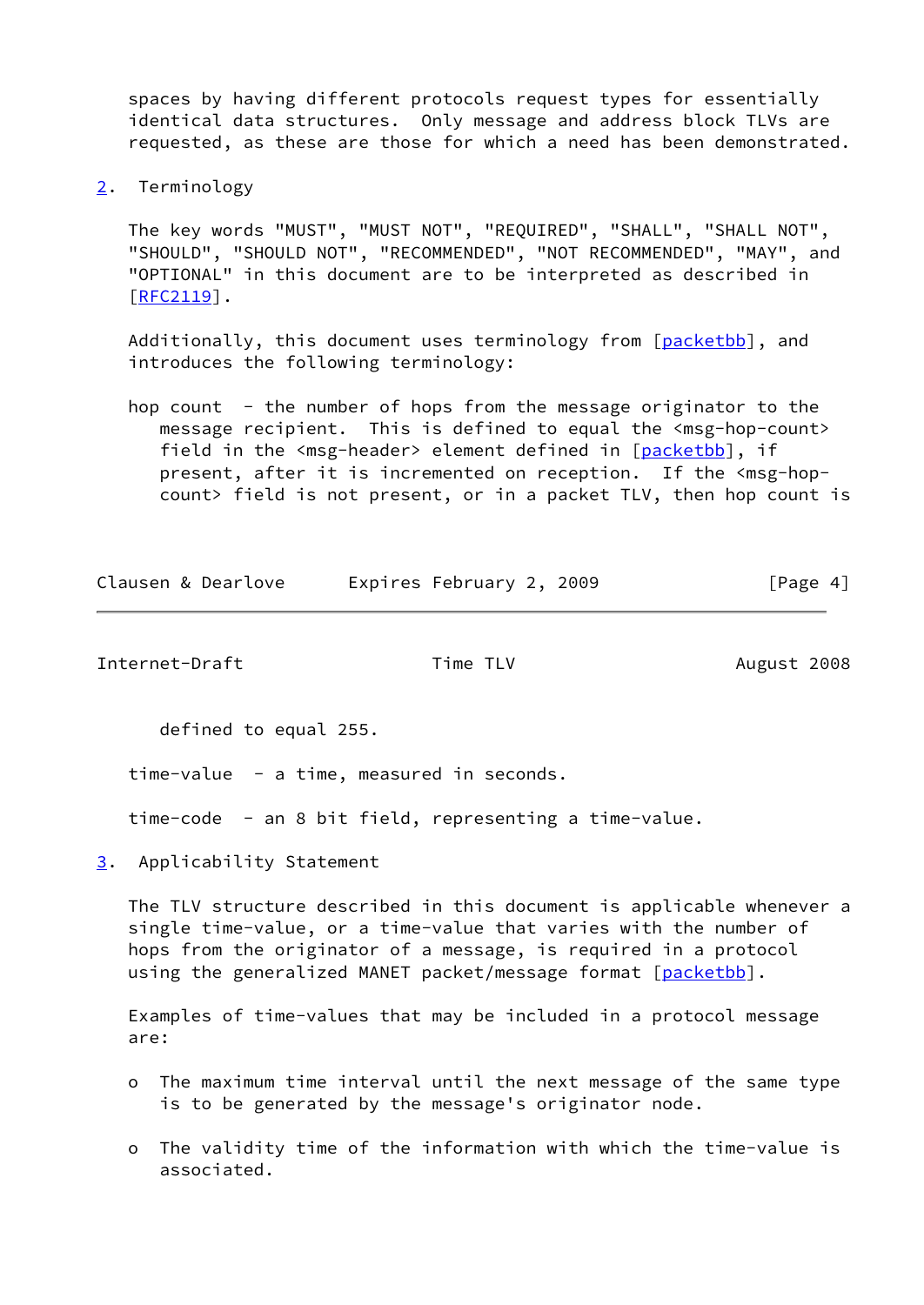Either of these may vary with the hop count between the originating and receiving nodes, e.g. if messages of the same type are sent with different hop limits as defined in [[packetbb\]](#page-13-2).

 Parts of this document have been generalized from material in the proactive MANET routing protocol OLSR (The Optimized Link State Routing Protocol) [[RFC3626](https://datatracker.ietf.org/doc/pdf/rfc3626)].

<span id="page-5-0"></span>[4](#page-5-0). Protocol Overview and Functioning

 This document does not specify a protocol nor does it mandate specific node or protocol behavior. Rather, it outlines mechanisms for encoding time-values using the TLV mechanism of [\[packetbb](#page-13-2)].

<span id="page-5-1"></span>[5](#page-5-1). Representing Time

 This document specifies a TLV structure in which time-values are each represented in an 8 bit time-code, one or more of which may be used in a TLV's <value> field. Of these 8 bits, the least significant 3 bits represent the mantissa (a), and the most significant 5 bits represent the exponent (b), so that:

- o time-value =  $(1 + a/8) * 2^b * C$
- o time-code =  $8 * b + a$

| Clausen & Dearlove | Expires February 2, 2009 | [Page 5] |
|--------------------|--------------------------|----------|
|--------------------|--------------------------|----------|

<span id="page-5-2"></span>Internet-Draft Time TLV Time TLV August 2008

 All nodes in the MANET MUST use the same value of the constant C, which will be specified in seconds, hence so will be all time-values. C MUST be greater than 0 seconds. Note that ascending values of the time-code represent ascending time-values, time-values may thus be compared by comparison of time-codes.

 An algorithm for computing the time-code representing the smallest representable time-value not less than the time-value t is:

- 1. find the largest integer b such that  $t/C \ge 2^b$ ;
- 2. set a =  $8 \times (t / (C \times 2^h) 1)$ , rounded up to the nearest integer;
- 3. if  $a == 8$  then set  $b = b + 1$  and set  $a = 0$ ;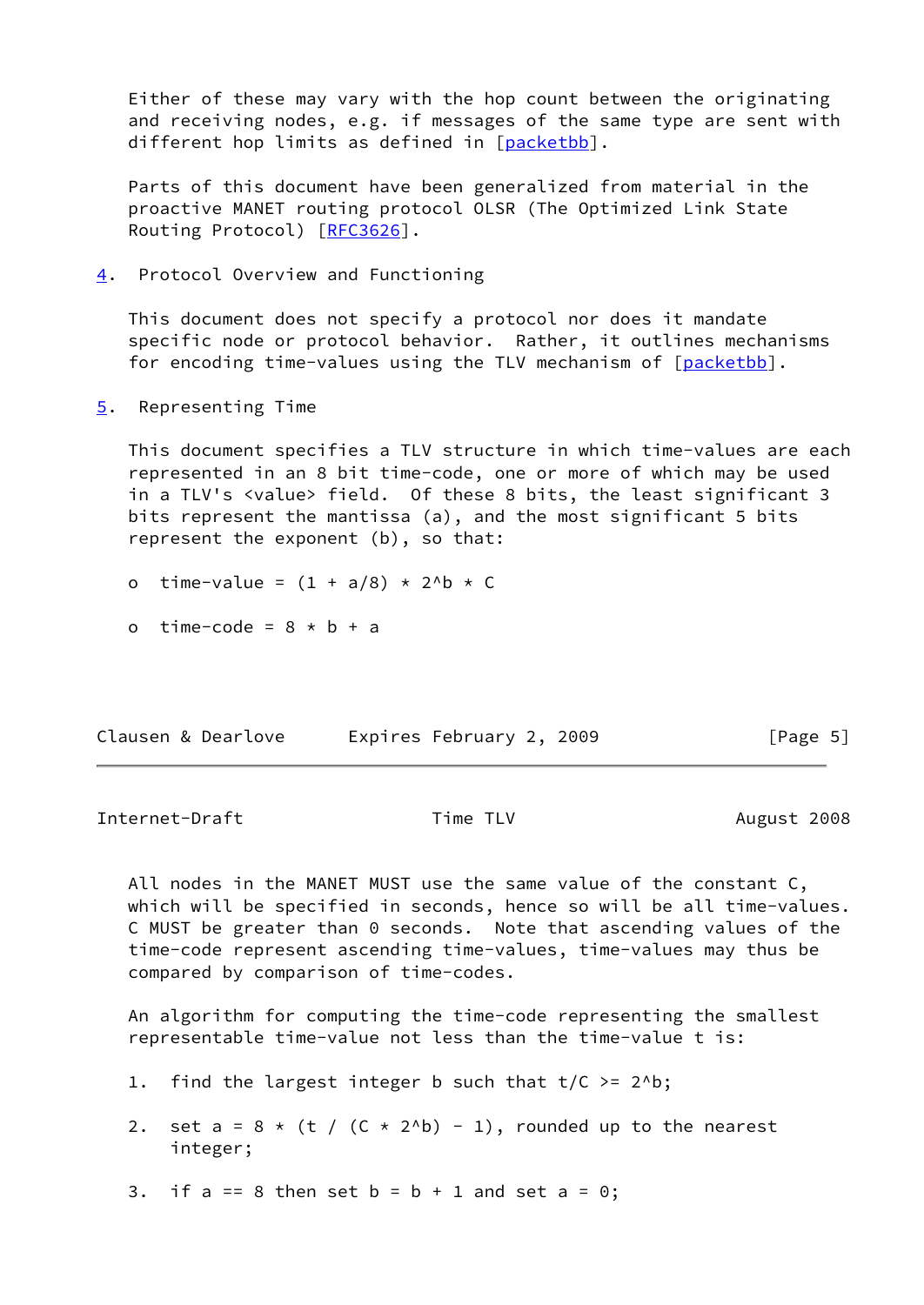4. if  $0 \le a \le 7$ , and  $0 \le b \le 31$ , then the required time-value can be represented by the time-code  $8 * b + a$ , otherwise it can not.

 The minimum time-value that can be represented in this manner is C. The maximum time-value that can be represented in this manner is 15  $\star$  $2^{\wedge}28$  \* C, or about 4.0 \* 10^9 \* C. If, for example, C = 1/1024 second, then this is about 45 days.

 A protocol using this time representation MUST define the value of C. A protocol using this specification MAY specify that the all bits zero time-value (0) represents a time-value of zero and/or that the all bits one time-value (255) represents an indefinitely large time value.

<span id="page-6-0"></span>[6](#page-6-0). General Time TLV Structure

 The following data structure allows the representation of a single time-value, or of a default time-value plus pairs of (time-values, hop counts) for when hop count dependent time-values are required. The time-values are represented as time-codes as defined in [Section 5](#page-5-1). This <time-data> data structure is specified, using the regular expression syntax of [\[packetbb](#page-13-2)], by:

<time-data> = (<time-code><hop count>)\*<time-code>

where:

 <time-code> is an 8 bit unsigned integer field containing a time code as defined in [Section 5.](#page-5-1)

| Clausen & Dearlove | Expires February 2, 2009 | [Page 6] |
|--------------------|--------------------------|----------|
|--------------------|--------------------------|----------|

<span id="page-6-1"></span>Internet-Draft Time TLV Time TLV August 2008

 <hop count> is an 8 bit unsigned integer field specifying a hop count from the message originator.

 A <time-data> structure thus consists of an odd number of octets; with a repetition factor of n for the (time, hop count) pairs in the regular expression syntax, it contains 2n+1 octets. On reception, n is determined from the length.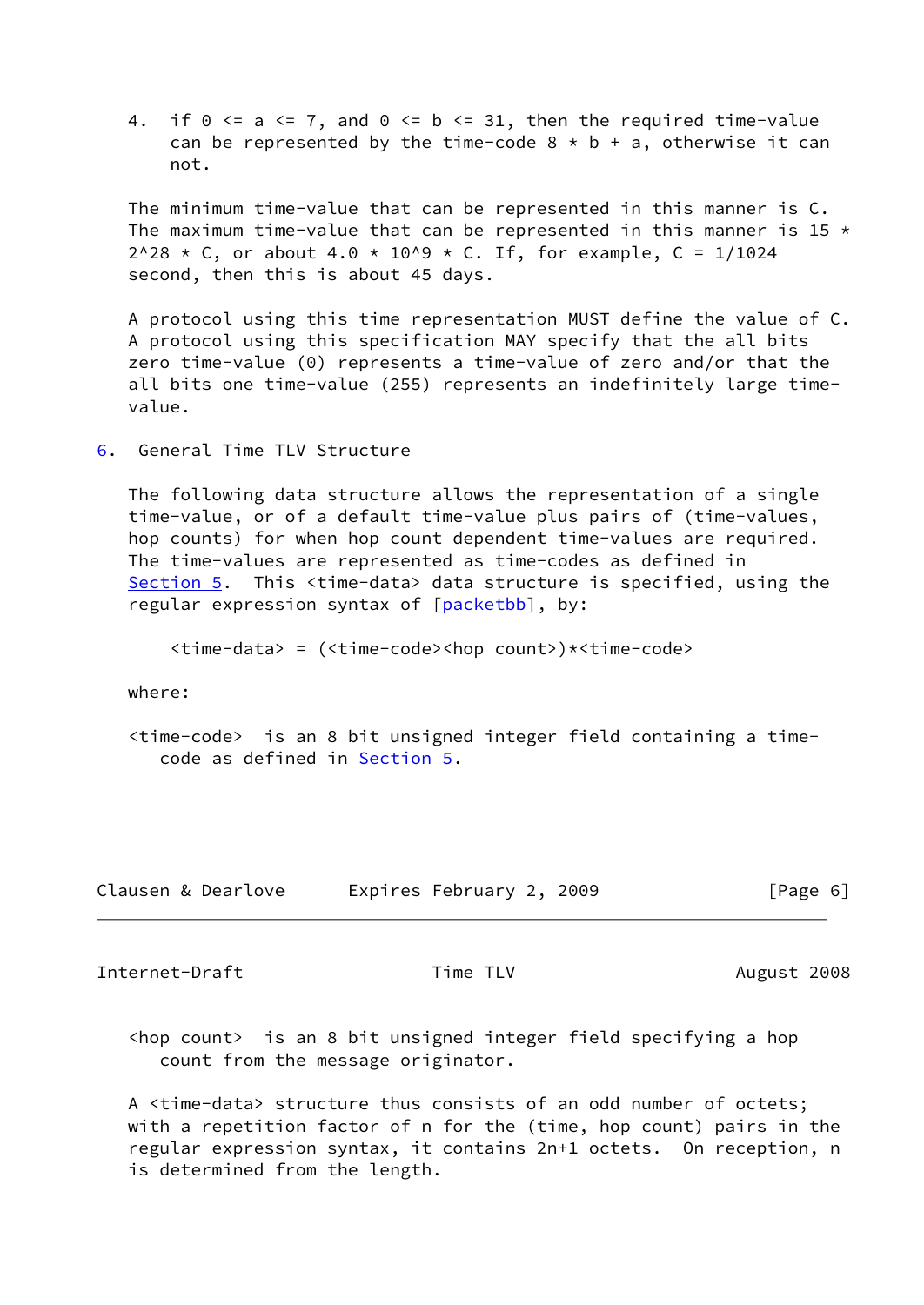A <time-data> field may be thus represented by:

<t 1><d 1><t 2><d 2> ... <t i><d i> ... <t n><d n><t default>

 <d\_1>, ... <d\_n>, if present, MUST be a strictly increasing sequence, with <d\_n> < 255. Then, at the receiving node's hop count from the originator node, the time-value indicated is that represented by the time-code:

- o  $lt_1$ ), if  $n > 0$  and hop count  $lt = \lt d_1$ );
- o  $\langle t_i + 1 \rangle$ , if  $n > 1$  and  $\langle d_i | i \rangle$   $\langle$  hop count  $\langle d_i + 1 \rangle$  for some i such that  $1 \le i \le n$ ;
- o <t\_default> otherwise, i.e. if n == 0 or hop count > <d\_n>.

If included in a message without a <msg-hop-count> field in its message header, or in a packet TLV, then the form of this data structure with a single time-code in <time-data> (i.e. n == 0) SHOULD be used.

<span id="page-7-0"></span>[6.1](#page-7-0). Single-value Time TLVs

 The purpose of a single value Time TLV is to allow a single time value to be determined by a node receiving an entity containing the Time TLV, based on its hop count from the entity's originator. The Time TLV may contain information that allows that time-value to be a function of the hop count, and thus different receiving nodes may determine different time-values.

 A single-value Time TLV may be a packet TLVs, a message TLV or an address block TLV.

 A Time TLV which has the tismultivalue flag cleared ('0') in its <tlv-flags> field, as defined in [\[packetbb](#page-13-2)], contains a single <time data>, as defined above, in its <value> field. For such a Time TLV:

 o The <length> field in the TLV MUST contain the value 2n+1, with n being the number of (time-value, hop count) pairs in the Time TLV.

Clausen & Dearlove Expires February 2, 2009 [Page 7]

<span id="page-7-1"></span>Internet-Draft Time TLV **August 2008** 

o The number of (time-value, hop count) pairs MUST be identified by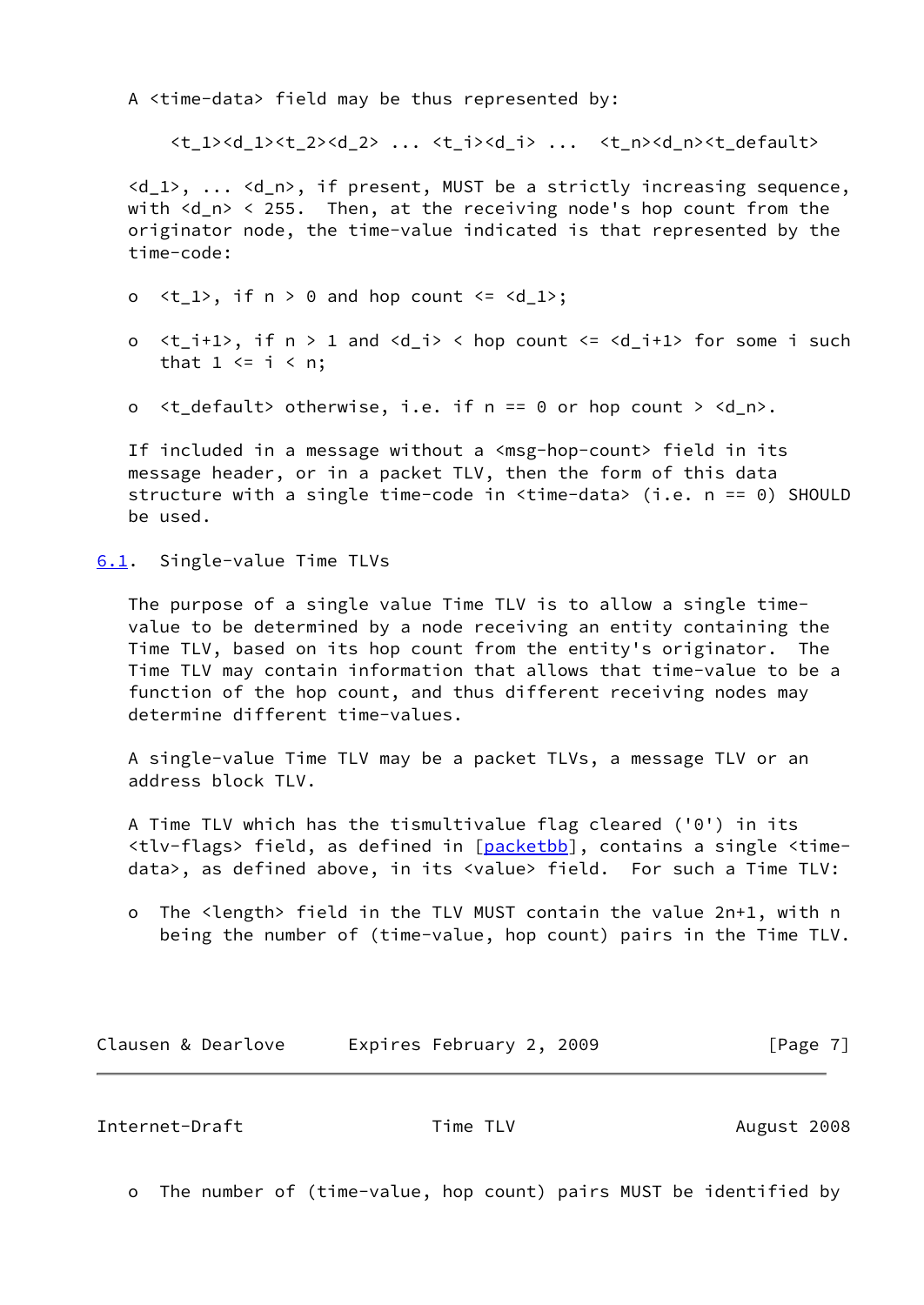inspecting the <length> field in the TLV. The number of such pairs, n, is:

```
* n = (<length> - 1) / 2
```
This MUST be an integer value.

<span id="page-8-0"></span>[6.2](#page-8-0). Multi-value Time TLVs

 The purpose of a multi-value Time TLV is to associate a set of <time data> structures to an identically sized set of addresses, as described in [\[packetbb](#page-13-2)]. For each of these <time-data> structures, a single time-value can be determined by a node receiving an entity containing the Time TLV, based on its hop count from the entity's originator. The Time TLV may contain information that allows that time-value to be a function of the hop count, and thus different receiving nodes may determine different time-values.

 Multi-value Time TLVs MUST be address block TLVs. A multi-value Time TLV MUST NOT be a packet or message TLV.

 A Time TLV which has the tismultivalue flag set ('1') in its <tlv- flags> field, as defined in [\[packetbb](#page-13-2)], contains a sequence of <time data> structures, as defined above, in its <value> field. For such a Time TLV:

- o The <length> field in the TLV MUST contain the value  $m * (2n+1)$ , with n being the number of (time-value, hop count) pairs in the Time TLV, and m being number-values as defined in [\[packetbb](#page-13-2)].
- o The number of <time-data> structures included in the <value> field is equal to number-values as defined in [[packetbb\]](#page-13-2).
- o The number of (time-value, hop count) pairs in each <time-data> structure MUST be the same, and MUST be identified by inspecting the <length> field in the TLV and using number-values as defined in [[packetbb\]](#page-13-2). The number of such pairs in each <time-data> structure, n, is:

 $*$  n = ((<length> / number-values) - 1) / 2

 This MUST be an integer value. The lists of hop count values MAY be different.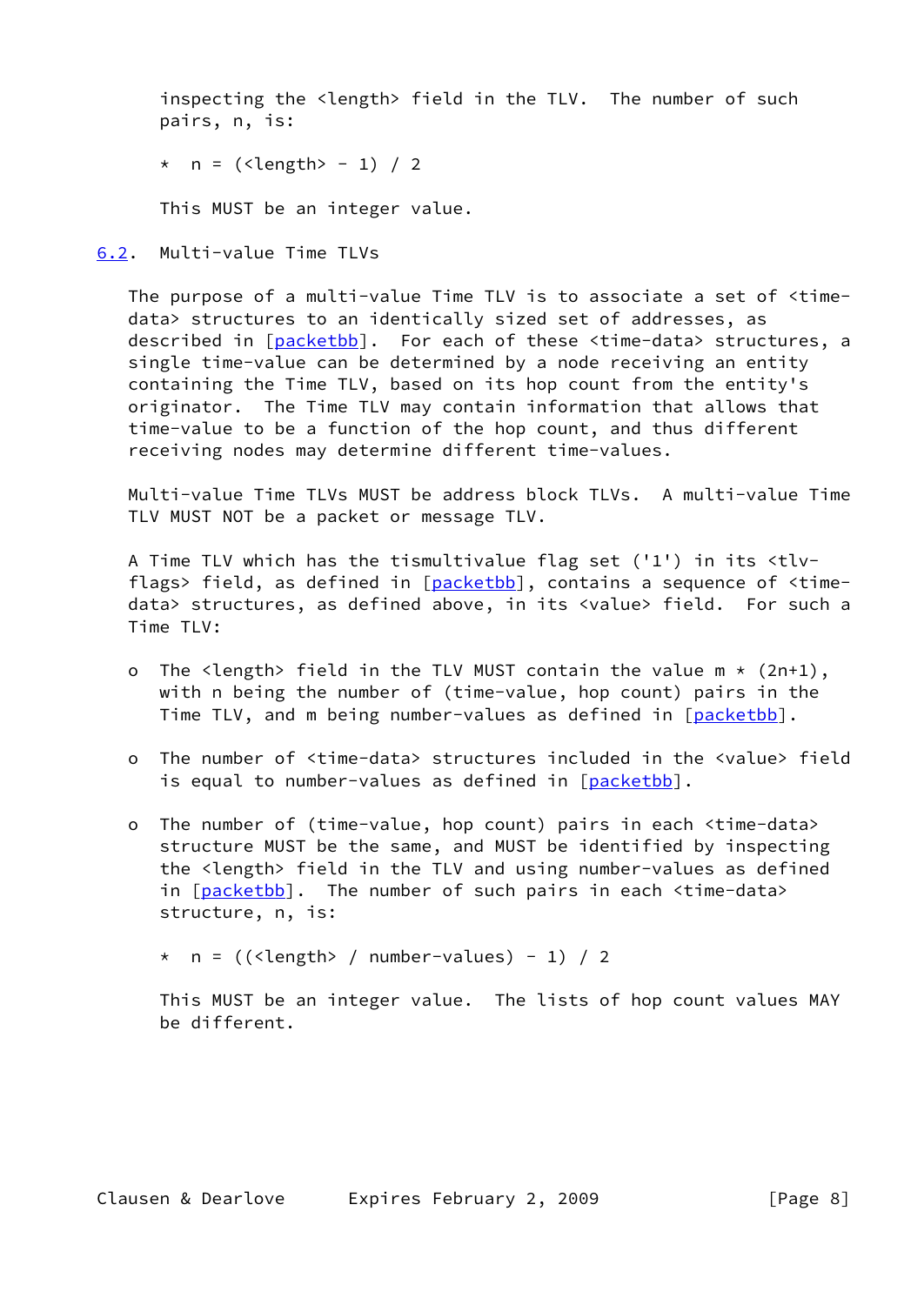<span id="page-9-1"></span>Internet-Draft Time TLV **August 2008** 

<span id="page-9-0"></span>[7](#page-9-0). Message TLVs

 Two message TLVs are defined, for signaling message interval (INTERVAL\_TIME) and message validity time (VALIDITY\_TIME).

<span id="page-9-2"></span>[7.1](#page-9-2). INTERVAL\_TIME TLV

An INTERVAL TIME TLV is a message TLV that defines the maximum time before another message of the same type as this message from the same originator should be received. This interval time MAY be specified to depend on the hop count from the originator. (This is appropriate if messages are sent with different hop limits, so that receiving nodes at greater hop counts have an increased interval time.)

A message MUST NOT include more than one INTERVAL\_TIME TLV.

 An INTERVAL\_TIME TLV is an example of a Time TLV specified as in [Section 5](#page-5-1).

### <span id="page-9-3"></span>[7.2](#page-9-3). VALIDITY\_TIME TLV

 A VALIDITY\_TIME TLV is a message TLV that defines the validity time of the information carried in the message in which the TLV is contained. After this time the receiving node MUST consider the message content to no longer be valid (unless repeated in a later message). The validity time of a message MAY be specified to depend on the hop count from its originator. (This is appropriate if messages are sent with different hop limits, so that receiving nodes at greater hop counts receive information less frequently and must treat is as valid for longer.)

A message MUST NOT include more than one VALIDITY\_TIME TLV.

 A VALIDITY\_TIME TLV is an example of a Time TLV specified as in [Section 5](#page-5-1).

<span id="page-9-4"></span>[8](#page-9-4). Address Block TLVs

 Two address block TLVs are defined, for signaling address advertisement interval (INTERVAL\_TIME) and address validity time (VALIDITY\_TIME).

<span id="page-9-5"></span>[8.1](#page-9-5). INTERVAL TIME TLV

 An INTERVAL\_TIME TLV is an address block TLV that defines the maximum time before this address from the same originator should be received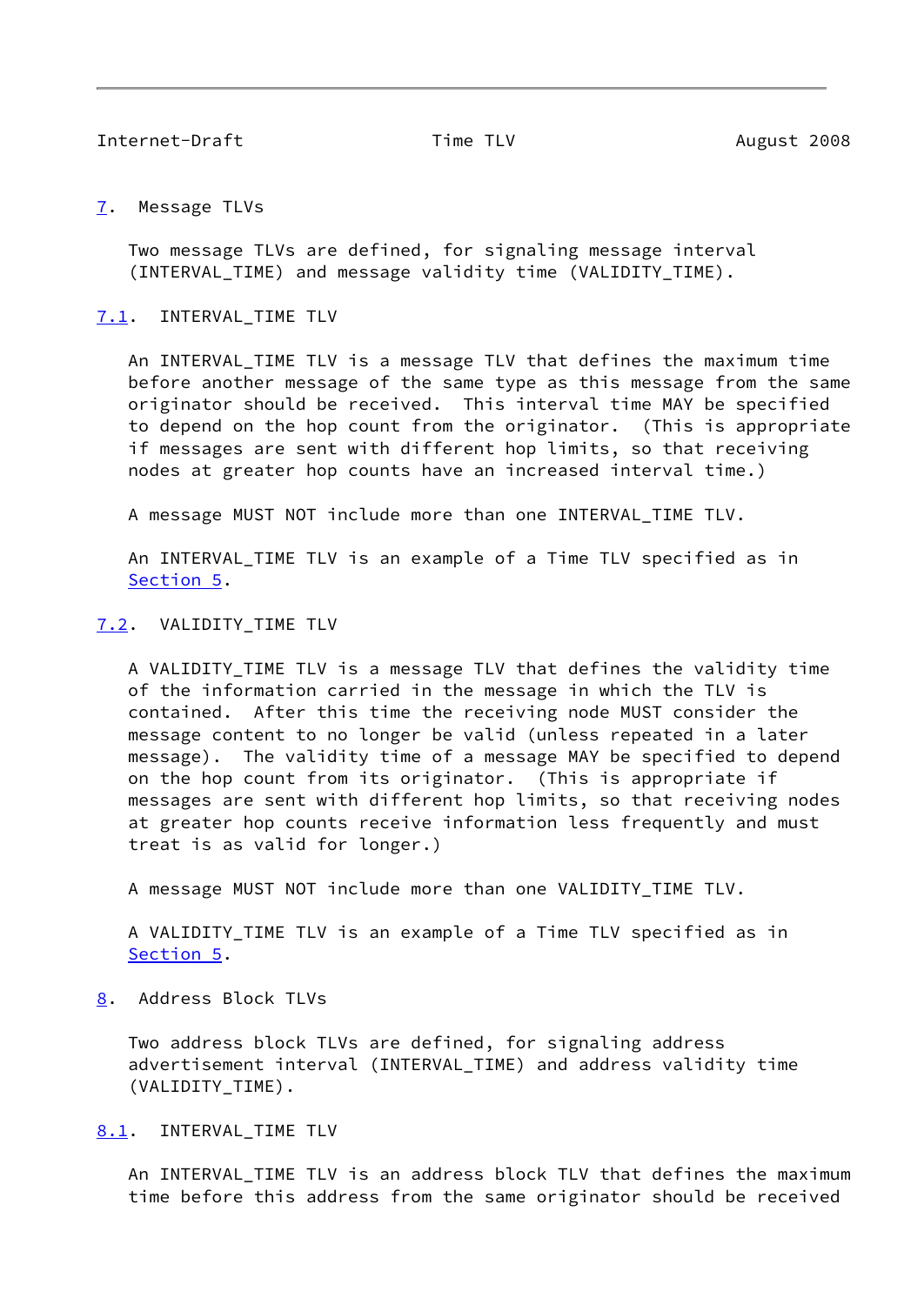again. This interval time MAY be specified to depend on the hop count from the originator. (This is appropriate if addresses are

Clausen & Dearlove Expires February 2, 2009 [Page 9]

<span id="page-10-1"></span>Internet-Draft Time TLV Time TLV August 2008

 contained in messages sent with different hop limits, so that receiving nodes at greater hop counts have an increased interval time.)

 A protocol using this TLV and the similarly named message TLV MUST specify how to interpret the case when both are present (typically that the former over-rides the latter for those addresses which are covered by the former).

 An INTERVAL\_TIME TLV is an example of a Time TLV specified as in [Section 5](#page-5-1).

# <span id="page-10-0"></span>[8.2](#page-10-0). VALIDITY\_TIME TLV

A VALIDITY TIME TLV is an address block TLV that defines the validity time of the addresses to which the TLV is associated. After this time the receiving node MUST consider the addresses to no longer be valid (unless these are repeated in a later message). The validity time of an address MAY be specified to depend on the hop count from its originator. (This is appropriate if addresses are contained in messages sent with different hop limits, so that receiving nodes at greater hop counts receive information less frequently and must treat is as valid for longer.)

 A protocol using this TLV and the similarly named message TLV MUST specify how to interpret the case when both are present (typically that the former over-rides the latter for those addresses which are covered by the former).

 A VALIDITY\_TIME TLV is an example of a Time TLV specified as in [Section 5](#page-5-1).

# <span id="page-10-2"></span>[9](#page-10-2). IANA Considerations

 This specification defines two message TLV types, which must be allocated from the "Assigned Message TLV Types" repository of [\[packetbb](#page-13-2)] as specified in Table 1 and two address block TLV types, which must be allocated from the "Assigned Address Block TLV Types" repository of [[packetbb\]](#page-13-2) as specified in Table 2.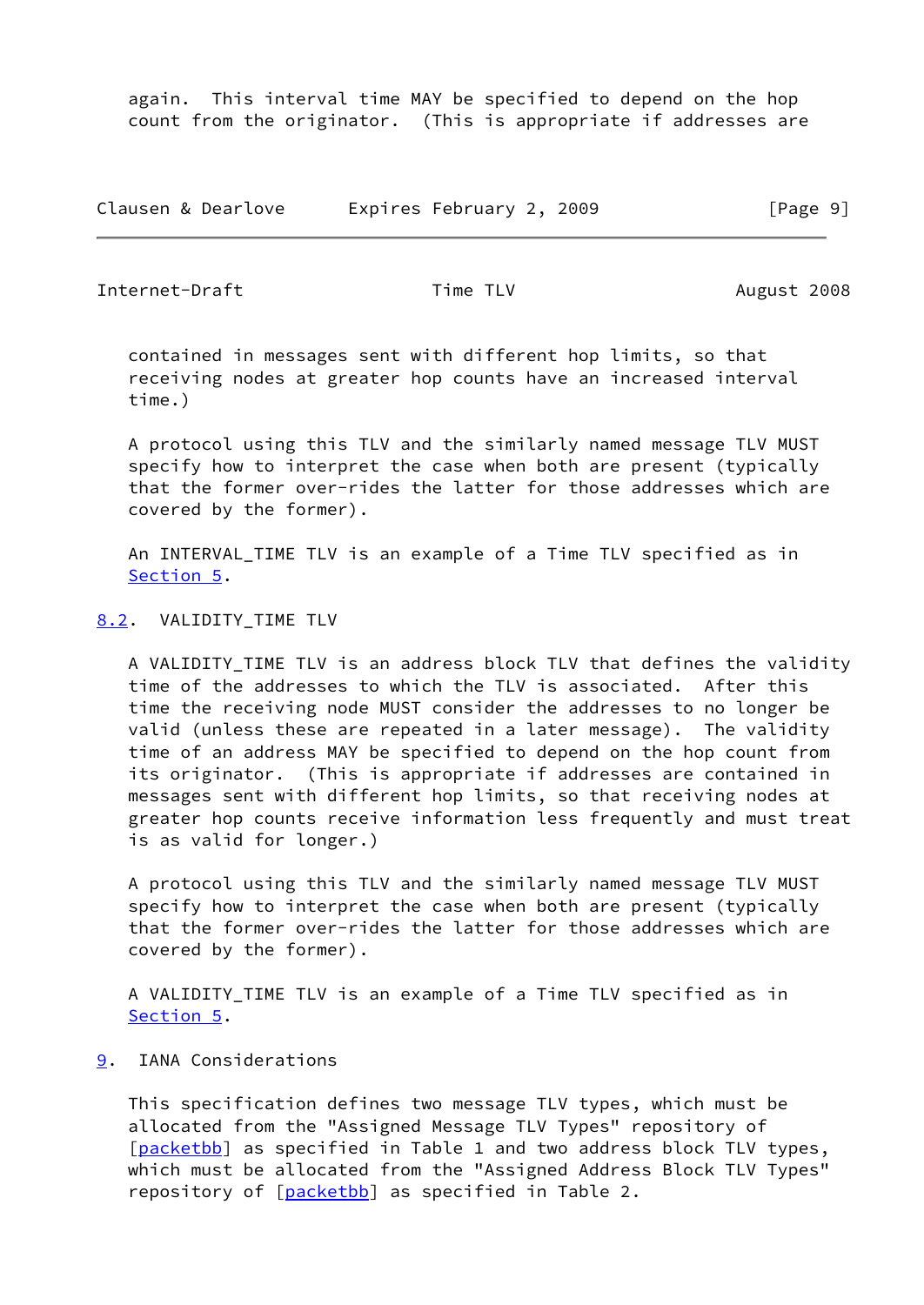IANA is requested to assign the same numerical value to the message TLV and address block TLV types with the same name.

<span id="page-11-0"></span>[9.1](#page-11-0). Expert Review: Evaluation Guidelines

 For the registries for TLV type extensions where an Expert Review is required, the designated expert SHOULD take the same general recommendations into consideration as are specified by [\[packetbb](#page-13-2)].

| Clausen & Dearlove | Expires February 2, 2009 | [Page 10] |
|--------------------|--------------------------|-----------|
|--------------------|--------------------------|-----------|

<span id="page-11-2"></span>Internet-Draft Time TLV Time TLV August 2008

<span id="page-11-1"></span>[9.2](#page-11-1). Message TLV Types

| Name          | Type             | Type<br>Extension        | Description                                                                                                                      |
|---------------|------------------|--------------------------|----------------------------------------------------------------------------------------------------------------------------------|
| INTERVAL_TIME | TBD1             | $\Theta$                 | The maximum time before<br>another message of the same<br>type as this message from the<br>same originator should be<br>received |
|               |                  | $1 - 223$                | Expert Review                                                                                                                    |
|               |                  | $224 - 255$              | Experimental Use                                                                                                                 |
| VALIDITY_TIME | TBD <sub>2</sub> | $\Theta$                 | The time from receipt of the<br>message during which the<br>information contained in the<br>message is to be considered<br>valid |
|               |                  | $1 - 223$<br>$224 - 255$ | Expert Review<br>Experimental Use                                                                                                |

Table 1

<span id="page-11-3"></span>[9.3](#page-11-3). Address Block TLV Types

| Name                 | Type I | Type<br>extension | Description                                            |  |
|----------------------|--------|-------------------|--------------------------------------------------------|--|
| INTERVAL_TIME   TBD1 |        | $\Theta$          | The maximum time before<br>another message of the same |  |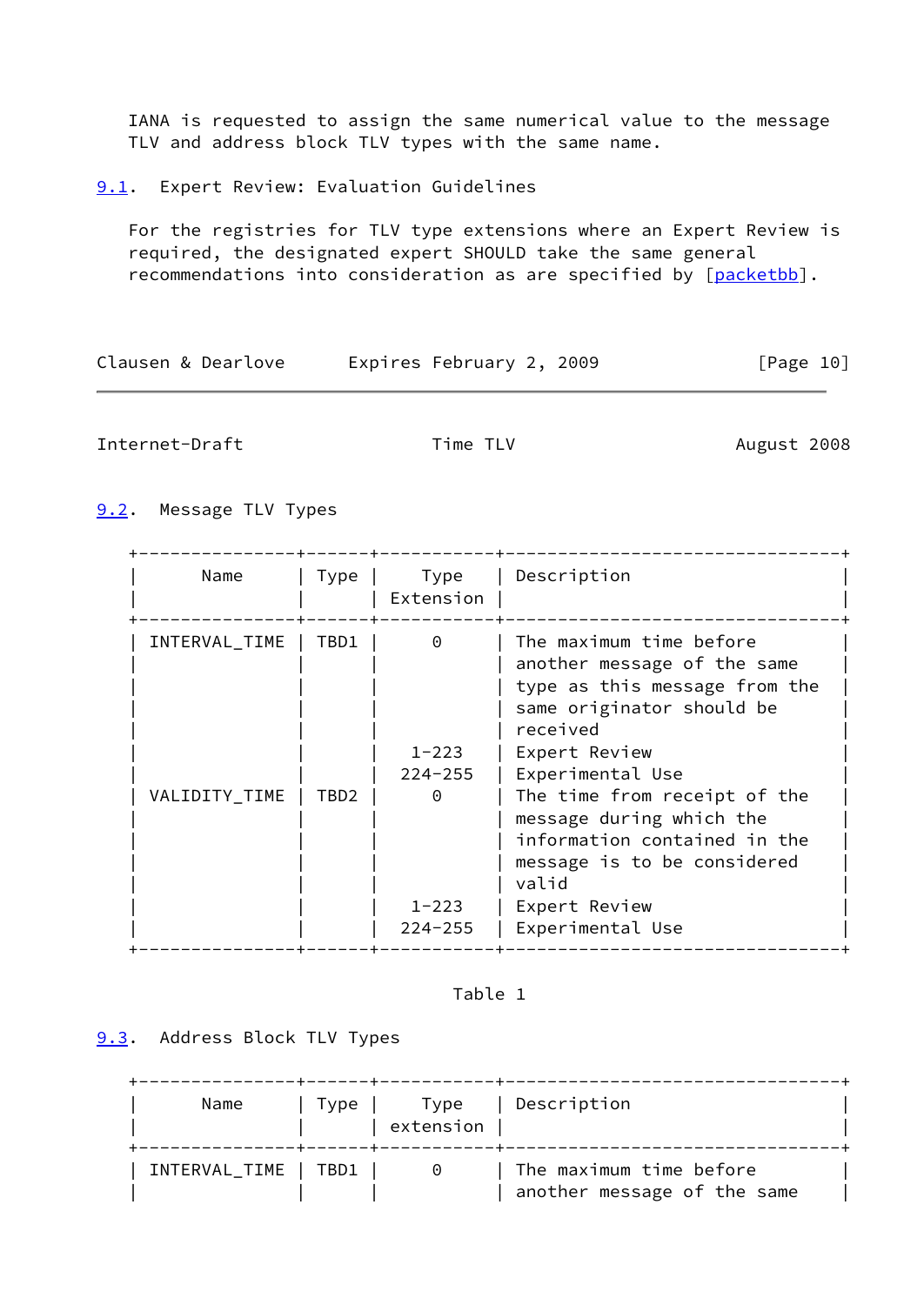|               |      |             | type as this message from the<br>same originator and containing<br>this address should be<br>received |
|---------------|------|-------------|-------------------------------------------------------------------------------------------------------|
|               |      | $1 - 223$   | Expert Review                                                                                         |
|               |      | $224 - 255$ | Experimental Use                                                                                      |
| VALIDITY_TIME | TBD2 | $\Theta$    | The time from receipt of the<br>address during which the<br>information regarding this                |
|               |      |             | address is to be considered<br>valid                                                                  |
|               |      | $1 - 223$   | Expert Review                                                                                         |
|               |      | $224 - 255$ | Experimental Use                                                                                      |

Table 2

|  |  |  | Clausen & Dearlove |
|--|--|--|--------------------|
|--|--|--|--------------------|

Expires February 2, 2009 [Page 11]

# <span id="page-12-1"></span>Internet-Draft Time TLV Time TLV August 2008

# <span id="page-12-0"></span>[10.](#page-12-0) Security Considerations

 This document specifies how to add data structures (TLVs) which provide timing information to packets and messages specified using [\[packetbb](#page-13-2)]. In particular, information validity durations and reporting intervals may be added.

 The general security threats that apply are those general to [\[packetbb](#page-13-2)] and described therein, problems of integrity and confidentiality. With regard to the former, modification of a time TLV can cause information to have an invalid validity time, or expected interval time. This may cause incorrect protocol performance. Modification or addition of timed information can add to a protocol's workload (especially if a short validity time is specified) and storage requirements (especially if a long validity time is specified).

To counter these threats, the security suggestions in [[packetbb\]](#page-13-2), for the use of authentication and encryption, are appropriate.

## <span id="page-12-2"></span>[11.](#page-12-2) References

## <span id="page-12-3"></span>[11.1](#page-12-3). Normative References

[RFC2119] Bradner, S., "Key words for use in RFCs to Indicate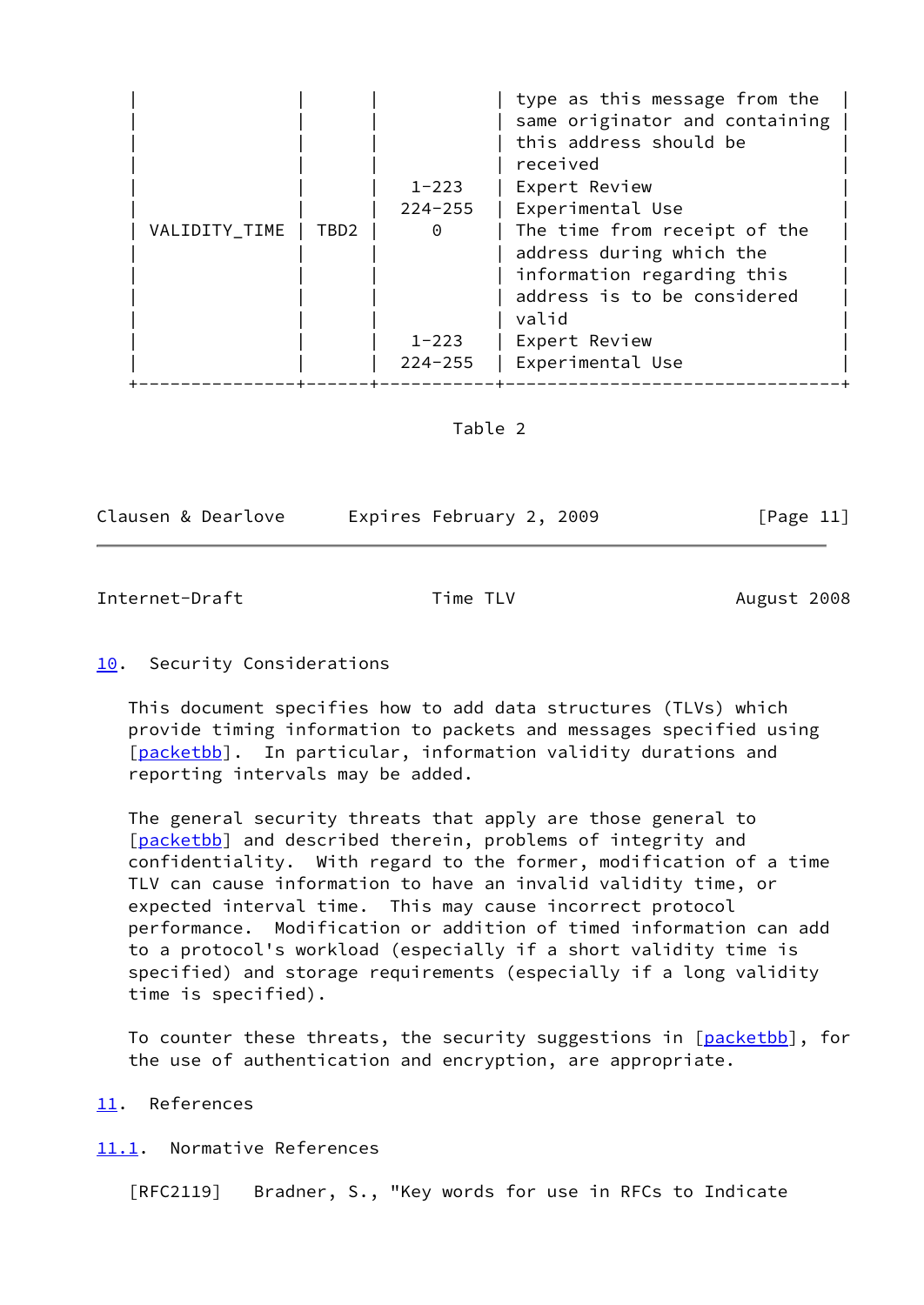Requirement Levels", [RFC 2119](https://datatracker.ietf.org/doc/pdf/rfc2119), [BCP 14](https://datatracker.ietf.org/doc/pdf/bcp14), March 1997.

<span id="page-13-2"></span> [packetbb] Clausen, T., Dearlove, C., Dean, J., and C. Adjih, "Generalized MANET Packet/Message Format", [draft-ietf-manet-packetbb-14.txt](https://datatracker.ietf.org/doc/pdf/draft-ietf-manet-packetbb-14.txt) (work in progress), August 2008.

<span id="page-13-0"></span>[11.2](#page-13-0). Informative References

 [RFC3626] Clausen, T. and P. Jacquet, "The Optimized Link State Routing Protocol", [RFC 3626,](https://datatracker.ietf.org/doc/pdf/rfc3626) October 2003.

<span id="page-13-1"></span>[Appendix A.](#page-13-1) Acknowledgements

 The authors would like to thank Brian Adamson and Justin Dean (both NRL) and Ian Chakeres (Motorola) for their contributions, and Alan Cullen (BAE Systems) for his careful review of this specification.

| Clausen & Dearlove                                              | Expires February 2, 2009                                           | [Page $12$ ] |
|-----------------------------------------------------------------|--------------------------------------------------------------------|--------------|
| Internet-Draft                                                  | Time TLV                                                           | August 2008  |
| Authors' Addresses                                              |                                                                    |              |
| Thomas Heide Clausen<br>LIX, Ecole Polytechnique, France        |                                                                    |              |
| Phone: +33 6 6058 9349<br>EMail: T.Clausen@computer.org<br>URI: | http://www.ThomasClausen.org/                                      |              |
| Christopher Dearlove                                            | BAE Systems Advanced Technology Centre                             |              |
| Phone: +44 1245 242194<br>URI:                                  | EMail: chris.dearlove@baesystems.com<br>http://www.baesystems.com/ |              |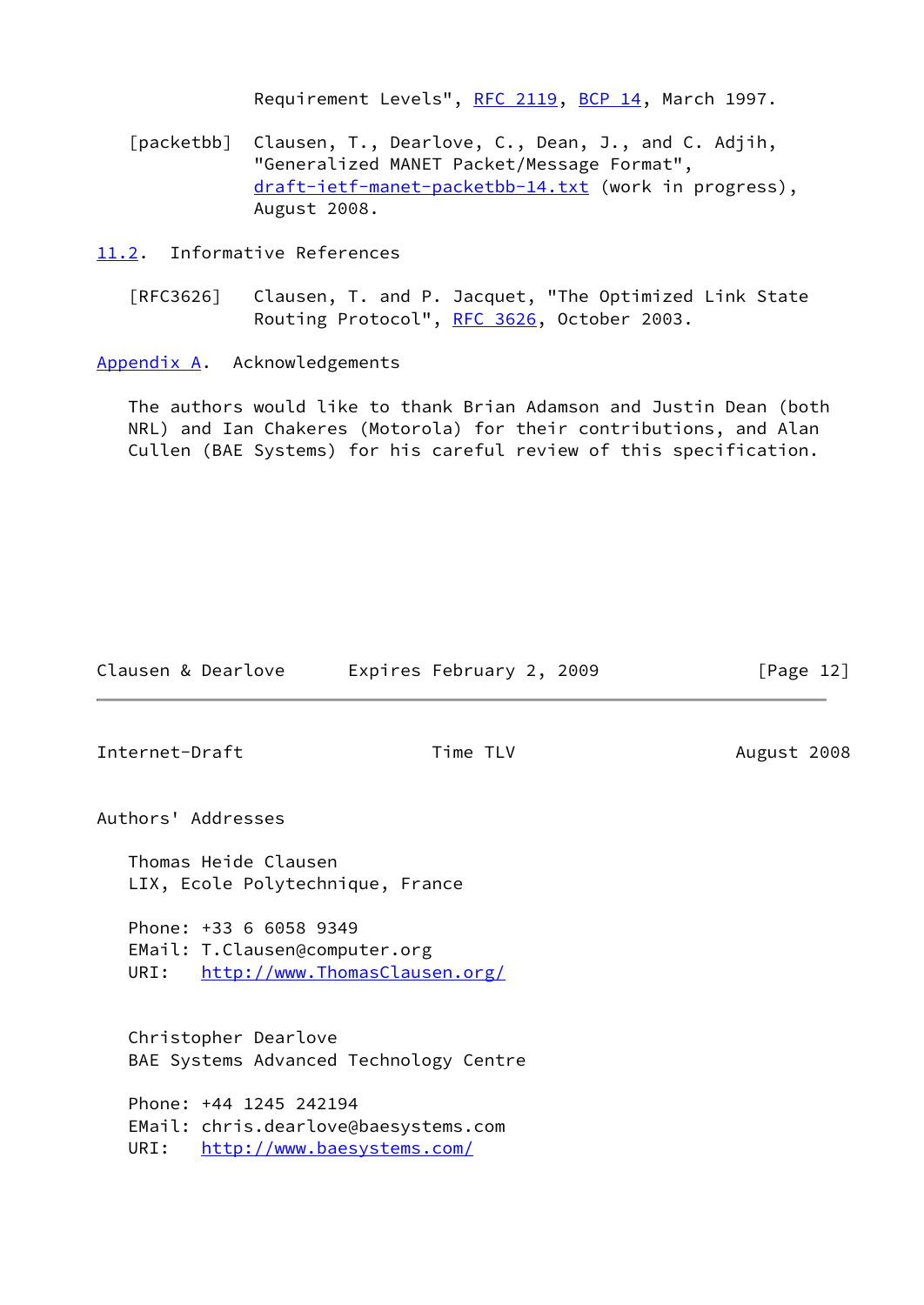Clausen & Dearlove **Expires February 2, 2009** [Page 13]

Internet-Draft Time TLV Time TLV August 2008

Full Copyright Statement

Copyright (C) The IETF Trust (2008).

 This document is subject to the rights, licenses and restrictions contained in  $\underline{BCP}$  78, and except as set forth therein, the authors retain all their rights.

 This document and the information contained herein are provided on an "AS IS" basis and THE CONTRIBUTOR, THE ORGANIZATION HE/SHE REPRESENTS OR IS SPONSORED BY (IF ANY), THE INTERNET SOCIETY, THE IETF TRUST AND